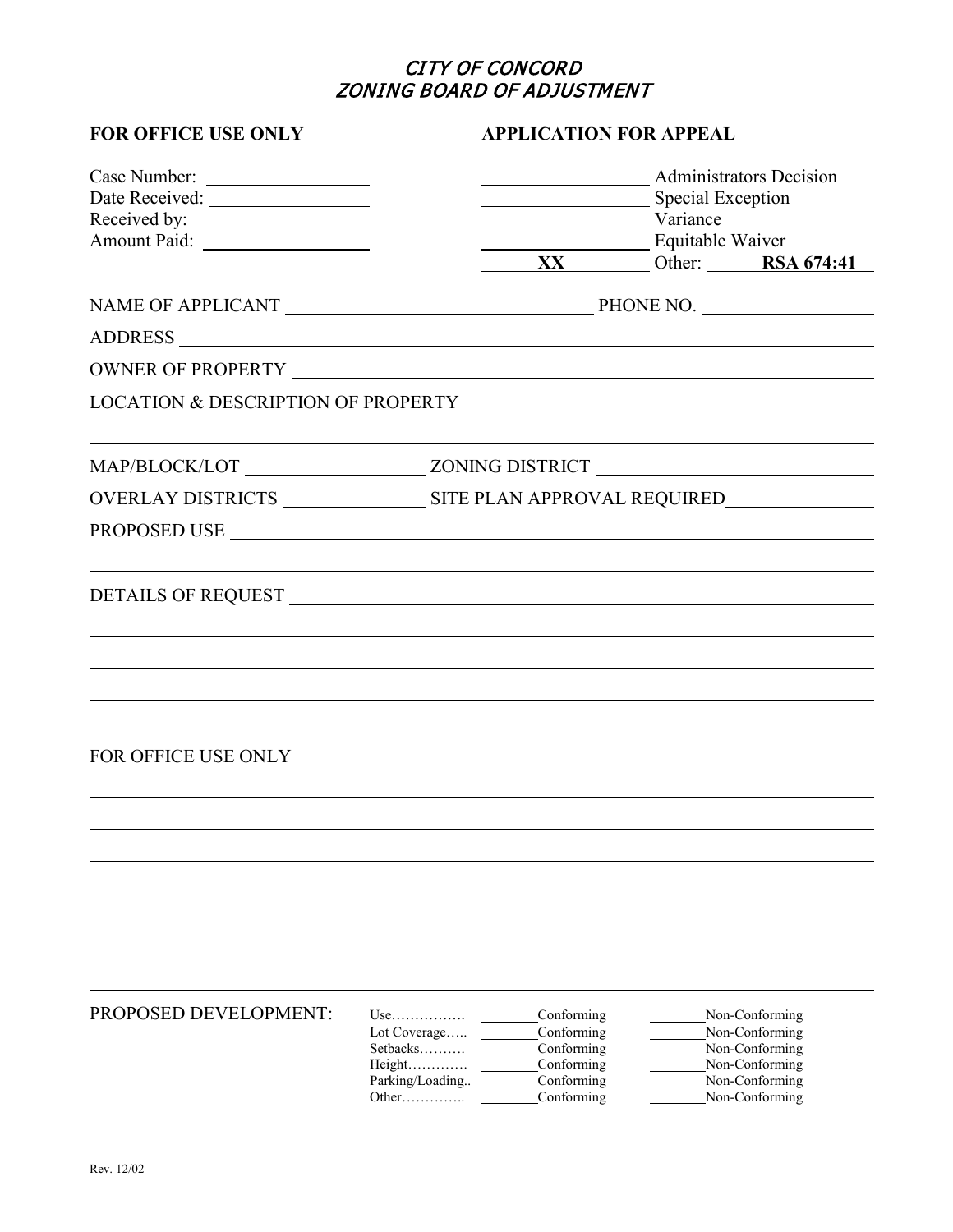### **APPLICATION FOR RELIEF: RSA 674:41**

The undersigned hereby requests relief from the terms of RSA 674:41 and asks that said terms be waived to permit the issuance of a Building Permit for erection of a structure, and to permit the subsequent erection of a structure, on a lot which lacks frontage on an accepted City street or on a public highway.

The undersigned alleges that the following legal criteria for granting said relief are satisfied. The application shall include the submission of statements in writing together with records, photographs, and such other materials as are necessary, to justify the granting of relief.

1. The application of the Statute will impose upon the owner of such premises the following practical difficulties and unnecessary hardship because:

2. The following circumstances affecting the property do not require the structure to be related to existing or proposed streets because: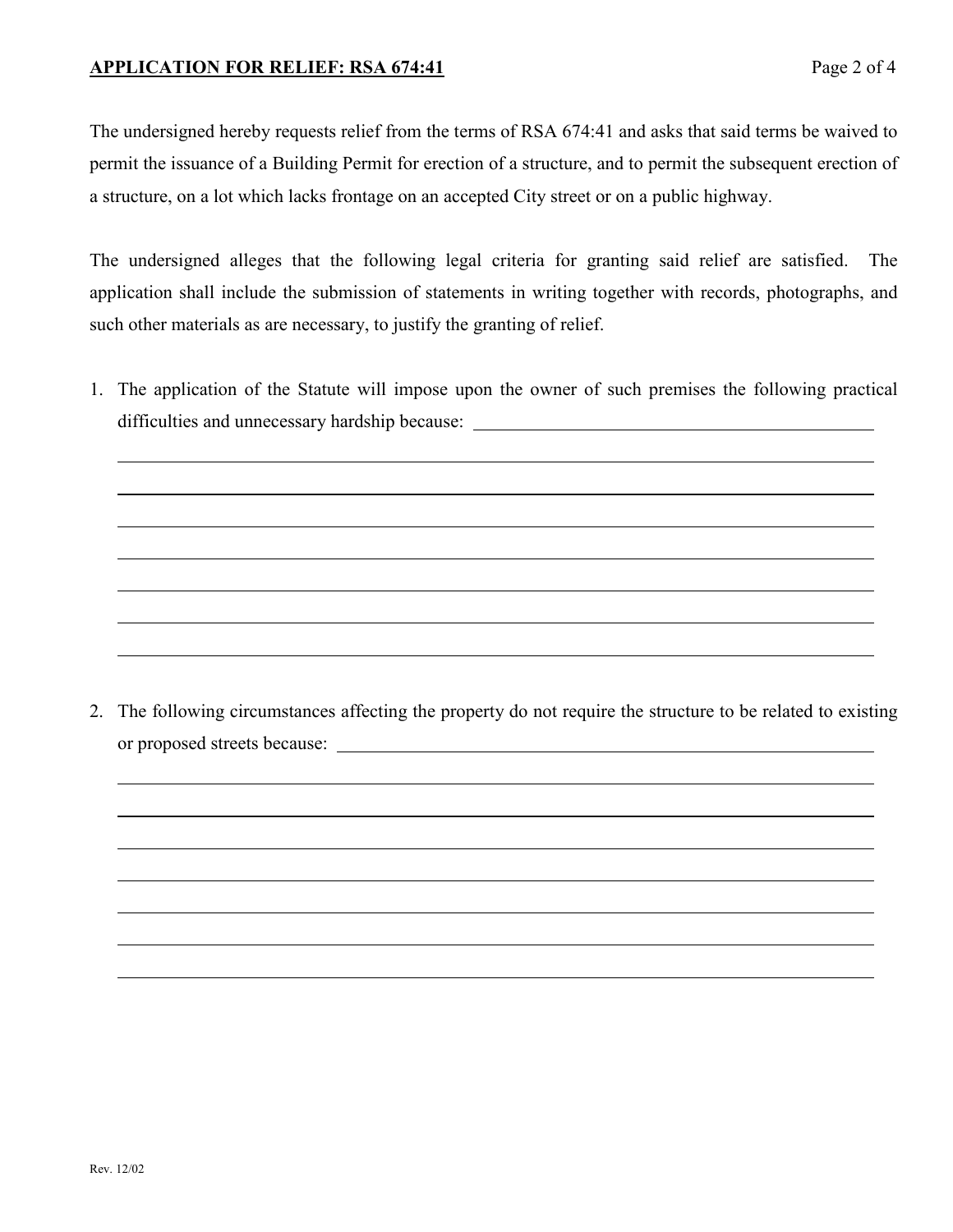### **APPLICATION FOR RELIEF: RSA 674:41**

|       | 3. The relief sought will not distort nor adversely affect the Zoning Ordinance or the Land Use Plan   |
|-------|--------------------------------------------------------------------------------------------------------|
|       |                                                                                                        |
|       |                                                                                                        |
|       |                                                                                                        |
|       |                                                                                                        |
|       |                                                                                                        |
|       |                                                                                                        |
|       |                                                                                                        |
|       |                                                                                                        |
| 4.    | The relief sought will not cause hardship to future purchasers nor place undue financial impact on the |
|       |                                                                                                        |
|       |                                                                                                        |
|       |                                                                                                        |
|       |                                                                                                        |
|       |                                                                                                        |
|       |                                                                                                        |
|       |                                                                                                        |
|       |                                                                                                        |
|       |                                                                                                        |
|       |                                                                                                        |
| Date: |                                                                                                        |